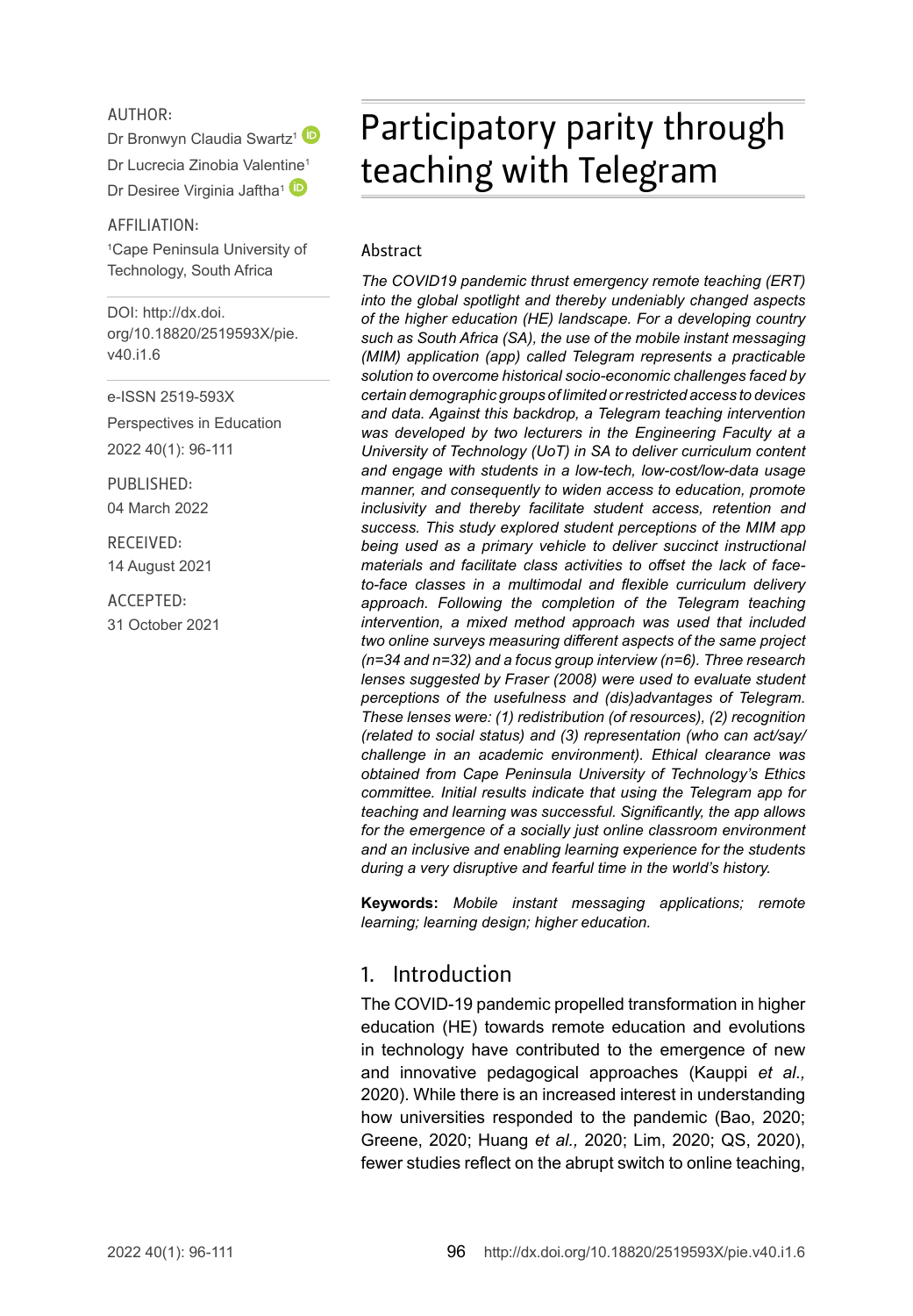especially the use of mobile learning and its impact on students and society. Gronseth and Zhang (2018) advanced that mobile instant messaging (MIM) apps can be used as part of an inclusive digital learning strategy. They posit that through simple text messages and communication between students and lecturers, the apps can link students to their lecturers, which enhance academic achievement. Moreover, various studies reported that MIM apps foster communication and collaboration among peers (Nitza & Roman, 2016), enhance social presence (Tang & Hew, 2017), improve access to resource materials and provide peer support (Timmis, 2012). Against this backdrop, this study explores an MIM app teaching intervention that was developed by lecturers at a University of Technology (UoT) as a tool to teach students, facilitate and engage in class interactions, and transfer content during the national lockdown in South Africa, when face-to-face teaching was not possible.

# 2. Fraser's framework for social justice

Opotow (2011) describes social justice as… "the fair distribution of resources and benefits to all members of a society, is an abstract ideal that applies the concept of justice broadly". The foregoing discussion draws attention to the value that real-time social media tools (e.g. MIM apps) can contribute during unsettling times, such as the COVID-19 pandemic. The ease of use of MIM apps is an attribute that has expanded its popularity across the educational sector, in and outside the classroom. One such app is Telegram.

To contemplate our Telegram teaching intervention, we adopted Fraser's (2008) justice framework. Fraser (2008) proposed three dimensions that can be used when researching a community of learners. The dimensions are: (1) redistribution, (2) recognition and (3) representation, which we refer to as the 3Rs.

Literature in educational development shows Leibowitz *et al.* (2012); Leibowitz and Bozalek (2016) utilising Fraser's (2008) framework for social justice. Discussing the first dimension, Fraser (2008) suggests that economic structures may impede some members of a community from fully participating. She explains that when members of a community do not have resources to interact as peers, they suffer from distributive injustice or maldistribution. In this instance, "redistribution" is the corrective action to be taken. In the context of the UoT where this study took place, at the onset of the lockdown, not all members of the community had equal access to adequate devices and/or sufficient data to allow them to continue to partake in class activities.

With reference to the second dimension, Fraser (2008) argues that when institutionalised hierarchies of cultural value prevent members of a community from interacting in terms of parity, the hierarchies of cultural value deny members of a particular community a prerequisite standing in it. As a result, the alienated members suffer from status inequality or misrecognition. Aside from historical socio-economic challenges, a distinct characteristic of the student community in the programme where this research took place is that they are parttime students. Thus, the research participants may be described as non-traditional students who have already reached physical maturity, are older in age, live off-campus and have responsibilities related to family and/or employment (Putri & Elihami, 2021). When compared to the general UoT student population, the demographics of part-time students are regarded as different. Lee (2017) asserts that part-time students are at a significantly higher risk for premature withdrawal from their studies than their full‑time peers, due to conflicting priorities. Moreover, access to institutional resources such as financial aid or support services such as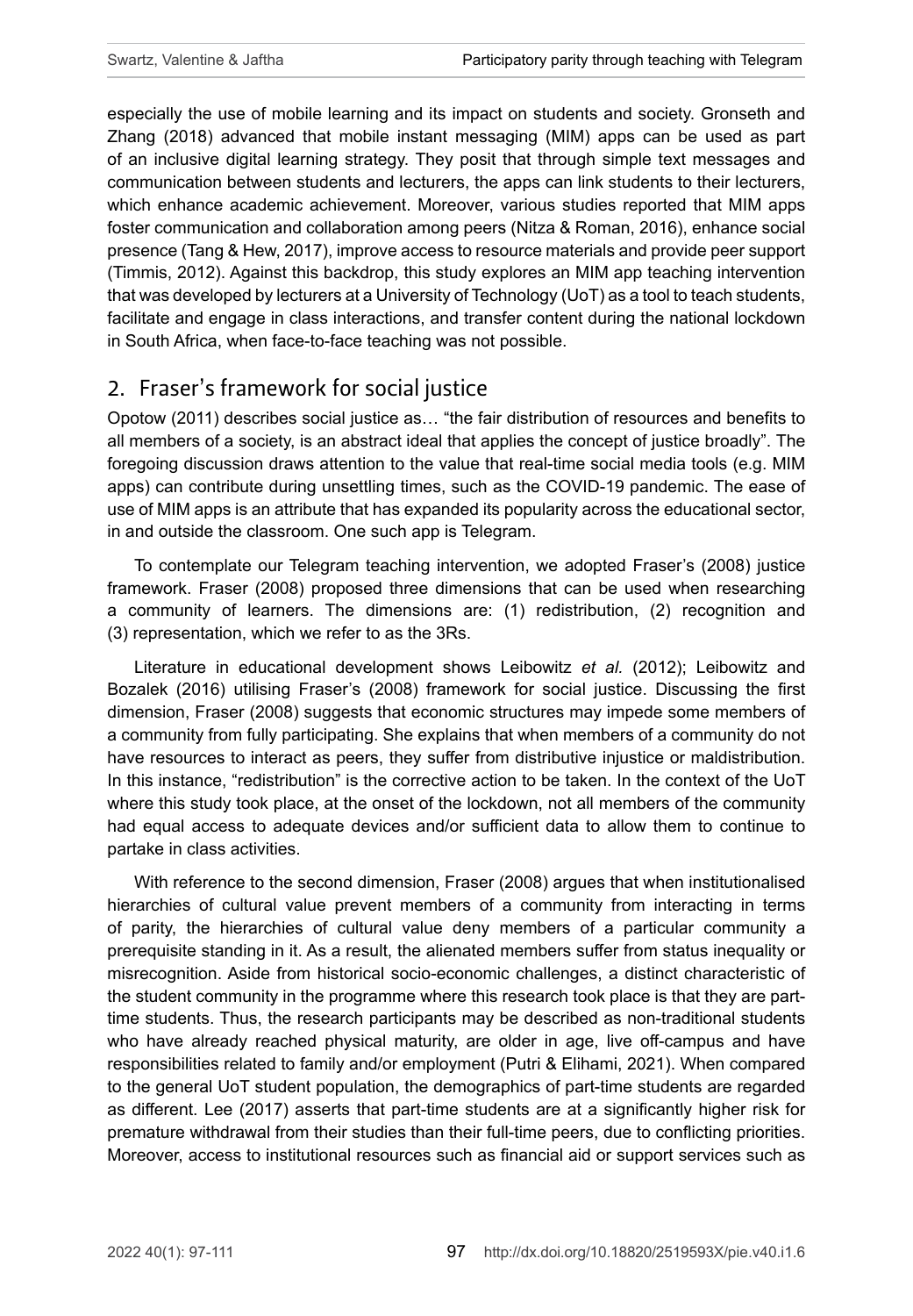tutor-support, is also limited for part-time students. Therefore, premised on Fraser's (2008) description of the second dimension, the research participants were considered vulnerable to discrimination by institutionalised hierarchies of cultural value. She advances "recognition" as a corrective action to overcome challenges associated with status inequality or misrecognition.

Finally, Fraser (2008) deliberates on a third dimension, elucidating when decision rules inhibit members of a community from participating as equal partners in social interaction and deny them an equal voice in community discussions and democratic decision-making, they suffer from political injustice or misrepresentation. In our context, this entailed recognising who is allowed to act, provide opinions or challenge in our academic environment. This was particularly significant at the commencement of lockdown when acknowledging the student voice became critical. During this time, from March to April 2020, several authors (Gachago & Cupido, 2020; Agherdien, 2020; Rowe, 2020) argued that the only way to sustainably continue an academic programme was to consult with students during planning, to do what is best and realistic for all. By doing this, "representation" is ensured.

Thus, a research question arose from the preceding discussion, which is: "Can an MIM app, such as Telegram be used as a pedagogical tool to achieve participatory parity in an online classroom environment?" Accordingly, the objective of this research is to determine if the Telegram app can be used as a pedagogical tool in a manner that assures participatory parity in an online classroom environment.

#### 3. Literature review

To secure a deeper understanding of the research area to meet the objective of this study, literature is presented on the four important areas that underpin the research question, namely "technology for participatory parity", "learning in lockdown", "mobile instant messaging applications" and "Telegram for teaching and learning". This is presented in the section that follows.

# 3.1 Technology for participatory parity

Bozalek (2016) argues that social justice may be equated to participatory parity. She refers to participatory parity as the ability to interact socially on an equal footing with peers. She argues that numerous social arrangements framed by Fraser's 3Rs are required for the inception of participatory parity (or social justice). Significantly, she points out that the three dimensions are entwined and flow into each other, however, importantly, each dimension needs to be addressed separately.

Discussing emerging technologies for teaching and learning, Bozalek (2016) points out that although sophisticated technologies are portrayed as a feasible solution to teach in the resource-rich global north environments, in resources-constrained contexts (such as the UoT where this intervention took place), careful consideration needs to be taken to ensure social justice in the classroom environment. Against this backdrop several researchers such as Oyewole, Animasahun and Chapman (2020), Gon and Rawekar (2017) and So (2016) explored the use of MIM apps to teach. For developing countries such as South Africa (SA), the use of MIM apps represents a practicable solution to overcome challenges of restricted access to devices and limited data as a result of historical socio-economic difficulties. Significantly, research by Patnaik and Swartz (2020) on using MIM apps to teach in lockdown found there are several positive implications of using these, such as simplicity, quick and easy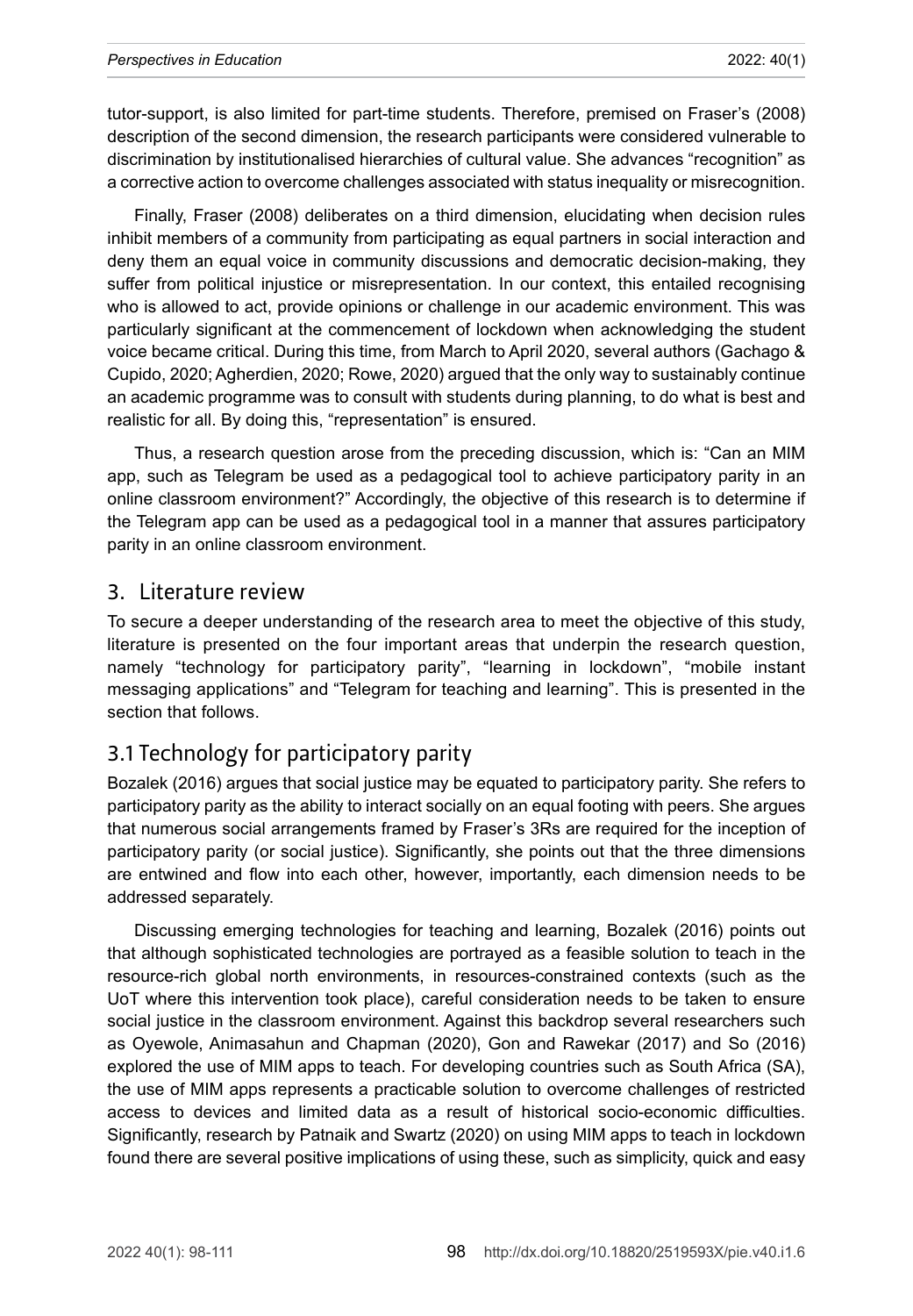access for students to course work, swift feedback, self-motivation and time management. Thus, using the 3Rs as a guide, this study set out to explore the usefulness of an MIM app teaching intervention when face-to-face teaching was not possible.

## 3.2 Learning in lockdown

The Coronavirus disease (COVID-19) was declared a pandemic by the World Health Organization (WHO) on 12 March 2020 (WHO, 2020). Viner *et al.* (2020) reported that in an estimated 107 countries across the globe, educational institutions were closed as a measure to curb the spread of COVID-19.

Van Aard and Sibanda (2021) reported that in SA, some students were forced to return home during the national lockdown. They advanced that "home" for some of these meant a remote place without any technological infrastructure, where the nearest place with internet reception was a library a few kilometres away. For other students, "home" is a low-income, densely populated township on metropolitan outskirts, not conducive to studying. Moreover, in several homes where resources were available, they needed to be shared with other family members. Van Aard and Sibanda (2021) depict this period as one characterised by crippling fear, anxiety and prejudicialness, because of the pandemic.

Thus on 30 April 2020, when the South African Minister of Higher Education announced "*leave no student behind*" (Parliamentary Monitoring Group, 2020), it triggered the exploration of various forms of technology by higher education lecturers in an attempt to continue teaching. This included considering low-technology remote teaching aids such as MIM apps. While MIM apps have not been commonly used for teaching and learning prior to 2020 (Fataar, 2020), several studies (Silver *et al.,* 2019; So, 2016; Kukulska-Hulme *et al.,* 2011) have argued that they can be used successfully. However, there is a paucity of information on the extent to which MIM apps foster participatory parity in online classroom environments. Thus, this research study sets out to empirically examine this.

# 3.3 Mobile Instant Messaging (MIM) applications

Mobile instant messaging enables smartphone and/or mobile phone users to engage in instant messaging and provides a platform for users to engage socially with one another on these devices (Ogara, Koh & Prybutok, 2014). Silver *et al*. (2019) purport that apps on smartphones and mobile devices have evolved from mediocre to sophisticated communication tools with the ability to aid remote learning. They add that the use of mobile devices has increased worldwide and there is no question that a large percentage of students at HE institutions in SA own at least one such device. Significantly, smartphones and mobile devices can be used to access internet-based educational platforms via WiFi connectivity on campus, at work and in homes.

An international study about adult learners at higher education institutions by Kukulska-Hulme *et al.* (2011) uncovered that smartphones serve as communication, business and learning tools for them, across several environments including academic, social, entertainment and workplaces. Moreover, numerous research studies have been published to support the use of messaging systems in the delivery of educational activities since these MIM apps are versatile regarding them being able to be used for teaching and learning support as well as communication and administrative support (So, 2016).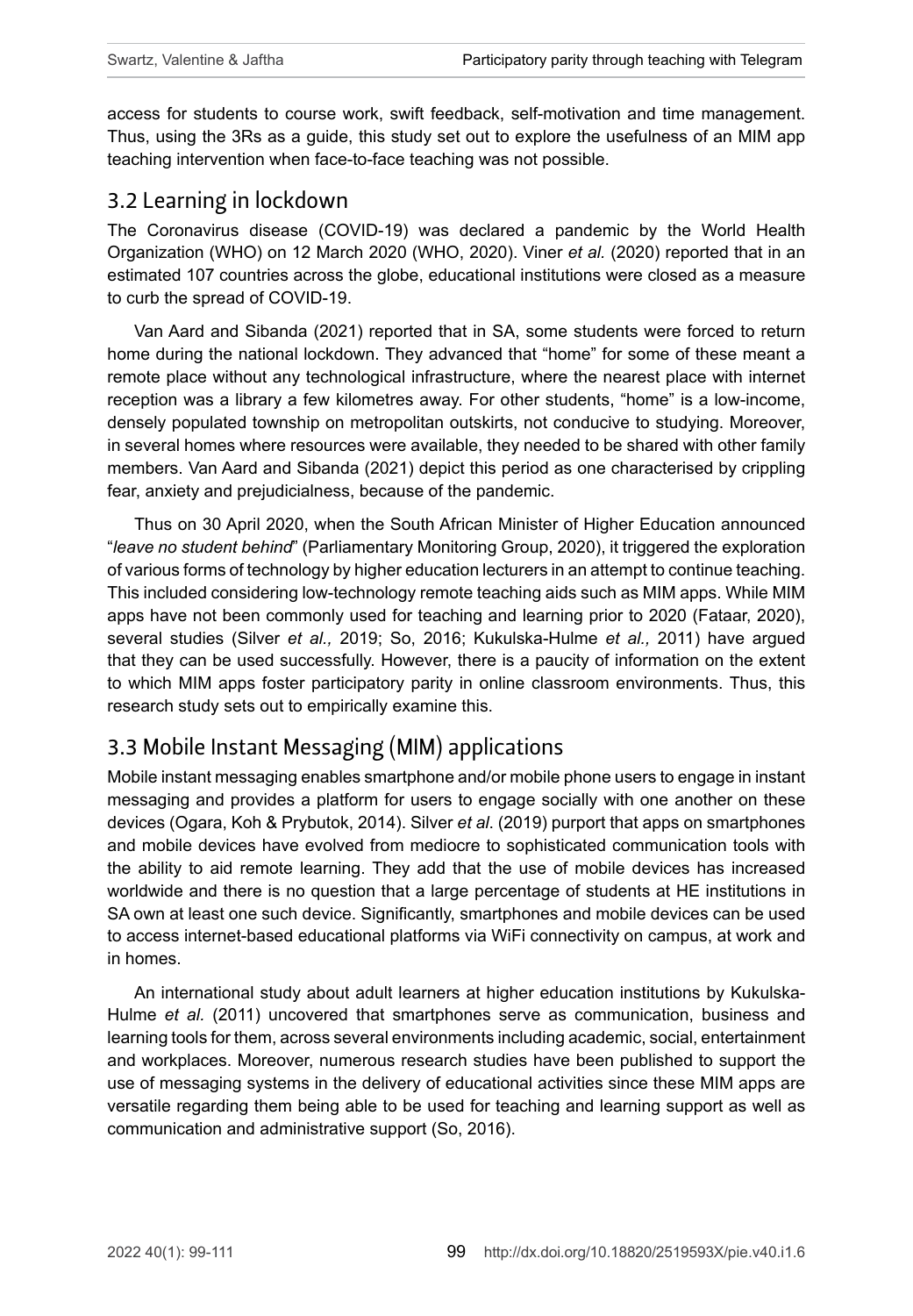# 3.4 Telegram for teaching and learning

Educational institutions are compelled to stay abreast with rapid and steady global development in technology (Mahmood, 2021) of which Telegram is an application used for teaching and learning. Sari (2017) describes Telegram as a multi-device compatible MIM app consisting of a low-cost platform allowing real-time exchange of multimedia. Additionally, this low-cost app can use WiFi, thus requiring no additional data costs for instant messaging when in a WiFi area. In an educational context, users of the app can create multiple class groups to allow participation in discussions and forums. A particularly useful feature of the app is the poll function that allows educational facilitators to offer student quizzes aside from using it for polls. The app integrates phone numbers from the device's phone book, thus there is no need for usernames and passwords. Importantly, Telegram also supports offline messaging features. This allows offline devices to retrieve saved messages as soon as a device is switched on or comes in the range of network coverage (Bere, 2012).

Notably, a recent study by Igbal *et al.* (2020) reported multiple utilities of the app, including easy access to educational resources and the ability to add unlimited members, as well as files in all formats and sizes. In their study with medical students, they found the app assisted students to engage in collaborative learning while maintaining their wellbeing and ensuring their security. However, they also reported some drawbacks, i.e. a complex interface, information overload and a tendency to distract the students, causing time wastage while studying. With this in mind, this study set out to determine if the Telegram app can be successfully used as a tool to achieve participatory parity in an online classroom environment.

# 4. Methodological approach

At the commencement of the national lockdown in SA in March 2020, across the country, student feedback was solicited by several universities (Shoba, 2020) to determine the difficulties that students were experiencing due to the lockdown. A survey conducted at a UoT where this research took place confirmed that the institution's students experienced the same challenges that were highlighted at the national level, such as restricted access to computers, laptops and advanced smartphones. Ostensibly, the greatest challenge was student access to data to continue the academic programme. Thus, following the Minister of Higher Education's announcement in April 2020 to "*leave no student behind*" (Parliamentary Monitoring Group, 2020), two lecturers in the Faculty of Engineering and the Built Environment (FEBE) at the UoT devised a multimodal low-tech remote teaching approach as described below.

On 6 April 2020, all the students (70) registered for the particular qualification were asked to be part of a development team for an MIM teaching intervention to continue the academic programme. At that stage a popular MIM app called WhatsApp was used and 58 students volunteered. From May to July 2020, MS PowerPoint notes that had previously been used to present the curriculum content in face-to-face lectures were subdivided into smaller "bitesized" presentations for an MIM teaching intervention. The original MS PowerPoints was stripped of all unnecessary pictures and a plain white background was used to improve legibility. On average, each MS PowerPoint presentation (lesson) was converted into seven smaller presentations covering all the work included in a particular lesson. The smaller presentations were then converted into PDF documents and an accompanying voice note was recorded to explain each PDF document. Software was used to compress each PDF and voice note to ensure that minimal data would be used by the students who were sent these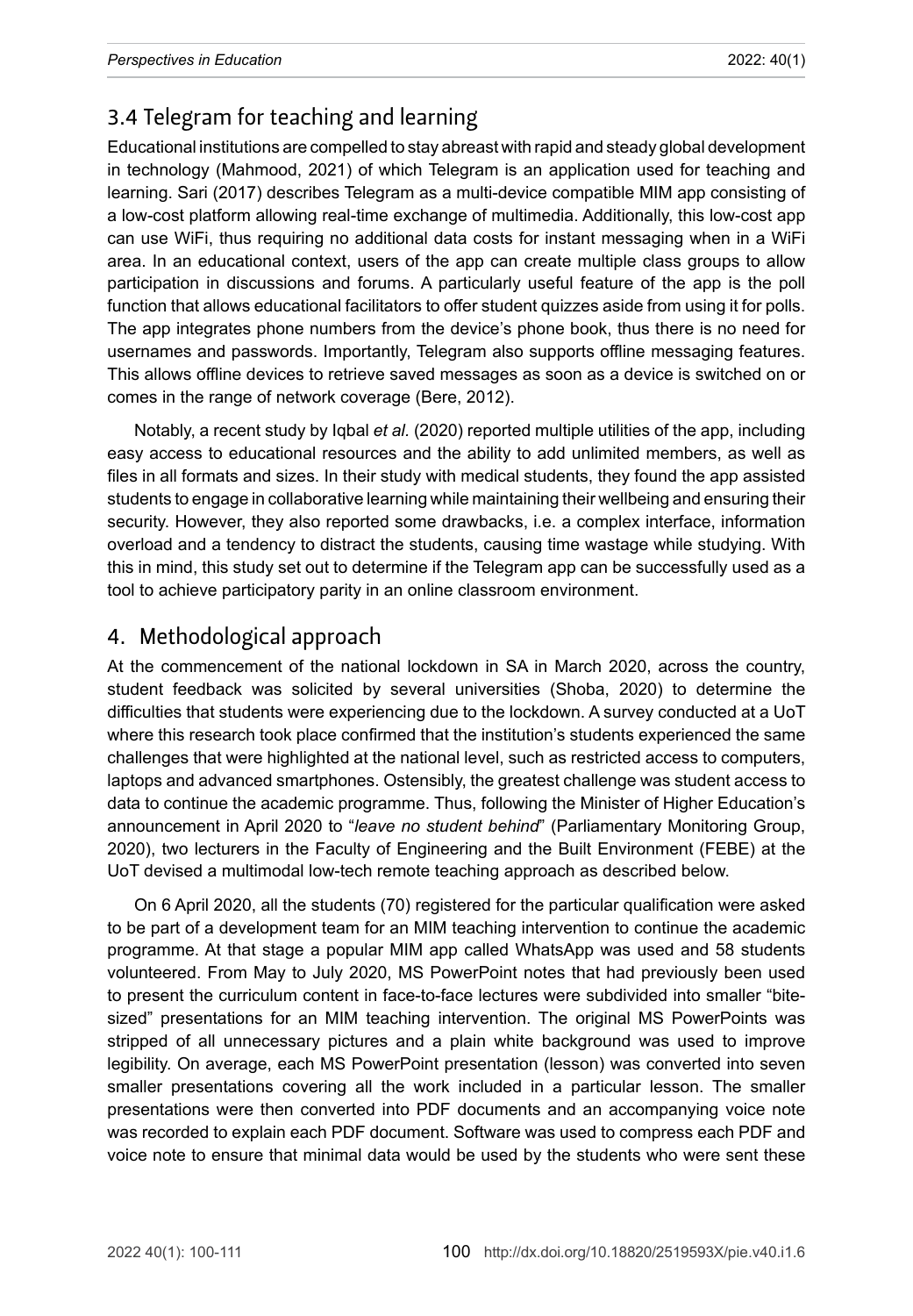learning materials. The aim was to develop low data usage resources (between 0.1MB and 8MB) to be communicated on a low-tech platform such as Telegram, that could be part of a multimodal teaching strategy. Significantly, throughout the entire process of the MIM teaching intervention development, students were consulted and provided feedback to the lecturers on the resources developed. On 5 May 2020, the development group started using Telegram instead of WhatsApp, due to lecturer perception that the mobile app has better privacy features than WhatsApp. This signified the commencement of "Teaching with Telegram". All lessons for a particular course for semester two (July to November 2020) were delivered via Telegram, as well as informal self-assessments using Telegram's poll function. Formal assessments were however done on the university's learning management system (LMS).

This mixed methods study took place from November 2020 to June 2021. Three separate data collection instruments were used on a target population consisting of one cohort of 70 students. The first data collection instrument was an online survey circulated in November 2020 (response rate 49%, n= 34) which included 14 Likert scale questions and five openended questions to obtain a general understanding of the students' perceptions of their experience. Following the data analysis of the initial survey (quantitative descriptive statistics of Likert scale questions and qualitative analysis of open-ended questions), a qualitative research instrument (second data collection instrument) was developed. All students were invited to participate in an online focus group interview and six students volunteered. The focus group interview took place in March 2021 and was facilitated by a staff member who was not directly involved in the research. A pre-interview briefing session took place where students were informed of procedures to be followed, as well as the Protection of Personal Information Act (POPIA) and they were asked to give consent. The purpose of POPIA is to protect people from harm by protecting their personal information (Michalsons, 2021). Students were reminded that their participation was voluntary and they could withdraw at any time. Qualitative data were independently analysed by two researchers on this project. A code book with predetermined codes under the themes "redistribution", "recognition" and "representation" was developed before the start of data analysis. However, an inductive approach was also followed as researchers added new codes and allowed new themes to emerge. Recurring themes were identified.

The results of the focus group data analysis were triangulated with the findings of the initial online survey, which led to the development of a second (deductive) online survey that was circulated to the same cohort in June 2021 (n=32). This third data collection instrument (follow-up online survey) consisted of twenty questions, of which nine were open-ended, to explore the students' perceptions of their experience specifically and deductively along Fraser's (2008) three dimensions. Thus, the follow-up online survey consisted of three main sections. The first section solicited information on student resources (redistribution), the second focused on specific factors that had an impact on them (recognition) while the third gathered information on the students' perceptions on the co-creation aspect of the Telegram teaching intervention (representation).

# 4.1. Validity, reliability and limitations

Alpha Cronbach's coefficient was used to ensure internal validity and reliability of the Likert scale survey questions. The Alpha Cronbach result for all sections of the both online survey instruments of this study were above 0.7, thus the instrument is considered to be internally valid and reliable. During the focus group interview the same question was asked in different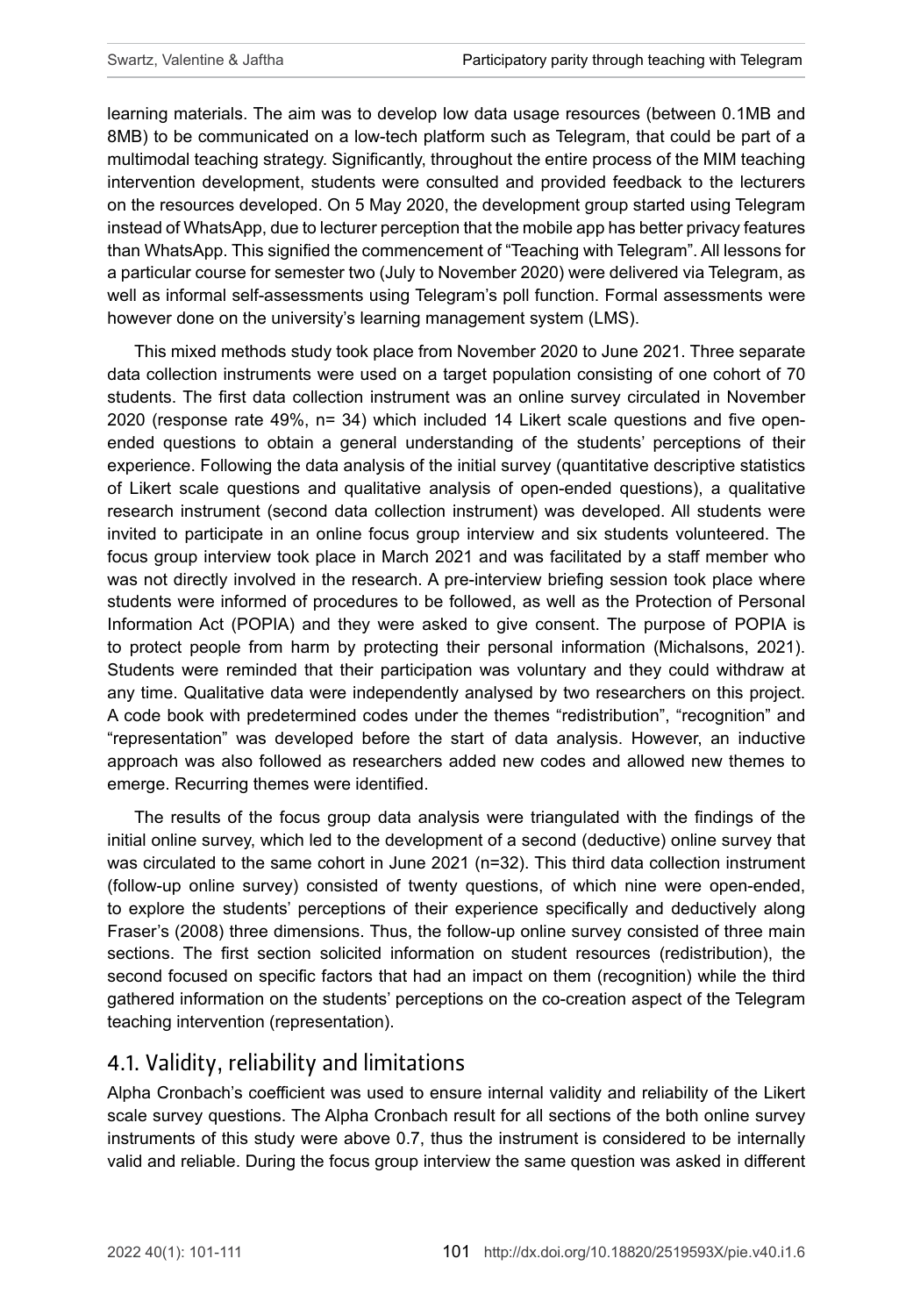ways to facilitate data saturation to promote validity of the focus group component of the study. Data saturation and peer review were the techniques used to ensure qualitative data analysis validity. Moreover, the research design consisting of three separate data collection instruments (two inductive and one deductive) lends itself to imparting external validity since findings of the initial study were verified and validated by the follow-up study. Thereafter the process of triangulation was used to ensure validity of the research findings. A limitation of this study is that data was only collected from students in one department at a UoT and the target population consisted of part-time students only, thus these findings cannot be generalised to all situations at different universities. Ethical clearance for this study was granted through institutional channels.

# 5. Findings and discussion

The findings of the analysis of data obtained from the three data collection instruments, as well as a discussion on them are presented below in the order in which data analysis was done, commencing with initial online survey data analysis, followed by qualitative data analysis and triangulation, and finally the findings of the data analysis of the follow-up online survey.

# 5.1 Initial online survey findings and discussion

A census sample was attempted in order to promote external validity of results; however, of 70 potential research participants, only 34 students completed the initial survey.

### *5.1.1 Redistribution*

Notably, 47% of the research participants reported that in March 2020, at the start of lockdown, they did not have access to an adequate device, stable internet connection and/or sufficient data to continue to participate in class. This situation improved only slightly as lockdown progressed, as in September 2020, a smaller proportion, 28% of research participants, did not have access to an adequate device, stable internet connection and/or sufficient data. Evaluation of the responses to the open-ended questions (qualitative data) indicated that research participants concurred that Telegram was instrumental in providing quick and easy access to course material that students regarded as very important in lockdown. Most of the research participants (88%) felt that in general the learning materials were easy to access on Telegram. Significantly, 77% of the participants felt that it was easier to learn weekly lesson content using Telegram than if they attended weekly face-to-face lessons, and 74% of the research participants felt that it was easier to learn weekly content than if they attended weekly webinars (online class meetings). Some responses to open-ended questions explained why, such as "...*uses less data, lessons are available in your own time at all times for you to listen to and access* (S1-1)*"* and "*Easy to access anywhere, get to see other students' questions which can also assist you* (S1-2)*".* One respondent in particular highlighted the usefulness of Telegram when concurrently having to manage a personal situation, saying "*You can access it anytime anywhere, it's convenient. I sat doing my work during hospital visits of my now late grandpa. It helped a lot.* (S1-3)*"* 

It is worth noting when research participants were asked to identify disadvantages of using Telegram, none of the drawbacks mentioned were directly relevant to the impact of Telegram on redistribution, such as "*...it does not automatically go to the next audio lesson when a lesson finishes* (S1-4)". A few respondents felt a disadvantage of the app was that it requires data; however, most participants were satisfied that the app uses less data than webinars.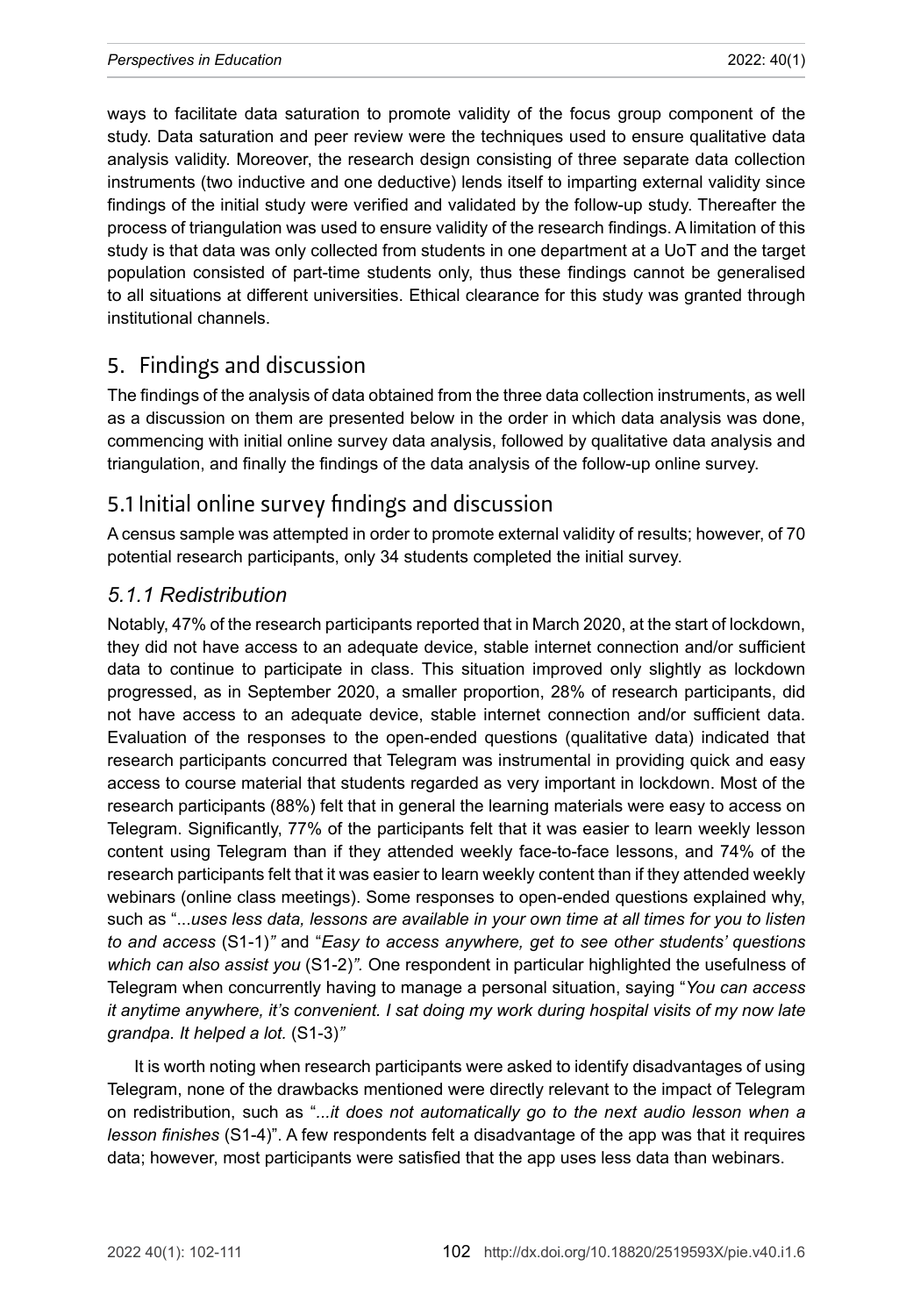#### *5.1.2 Recognition and representation*

During data analysis of the initial online survey, we observed overlapping areas between Fraser's (2008) second and third dimensions. From our point of view, "recognition" is understood to be an action that is taken to prevent our part-time students from feeling unnecessarily vulnerable or discriminated against due to their personal situations. Simultaneously, we understand "representation" to be adoption of measures to promote participation as full partners in social interaction and giving them an equal voice in community discussions and democratic decision-making. Analysing the data, we noted that fostering "recognition" goes hand in hand with promoting "representation". Seventy-one percent (71%) of the research participants reported it was easier for them to engage with the lecturer via Telegram than in face-to-face classes, and 79% of our research participants reported that it was easier for them to do so than in a webinar. Significantly, 84% of the research participants reported that it was easier for them to engage with other students on Telegram than in face-to-face classes or webinars. We believe these findings are particularly significant since, especially during the early months of lockdown, acknowledging the student voice became critical for the development of sustainable teaching solutions to complete the academic programme.

With specific reference to the second dimension (recognition), 89% of the research participants reported that the self-paced nature of the Telegram intervention (being able to do weekly lessons in their own time) was better for them in lockdown than having a weekly faceto-face class or webinar at a set time. In response to an open-ended question in the survey, one student reported that, as an essential service worker and a mother, she was able to keep up with her studies in addition to fulfilling her other responsibilities because Telegram was used to teach. She said "...*it worked for me because at times I would miss classes but I was able to come back to the whole class, and actually start from the beginning of the class and gradually get, like I felt like I was in class again. It gave me the opportunity to grasp everything as it was from the lecturer* (S1-5)*".*

# 5.2 Qualitative findings from focus group interview and discussion

### *5.2.1 Redistribution*

Exploring "redistribution", data collected from the second data collection instrument (focus group) highlighted that lack of mobile internet data was the primary concern for the participants. Secondary to that was the challenge of connectivity which in most cases existed because of the planned power outages. It was noted by one research participant that "*the biggest problem being not enough data and connection* (FG1)". Additionally, with children at home using the WiFi and occupying study spaces left our part-time students feeling doubly burdened as explained here: "*the fact that everyone was at home, the kids were home so now there was there would actually be problems of data and actually having a space that is quiet enough to work in* (FG1)".

Another concern worth noting was the devices and/or mobile phones used by some students were not suited for learning. Data analysis indicated that not all students own laptops or desktops that could be limiting when accessing course material. The following extract from one of the research participants serves as confirmation of this concern: "*My expectations is that the material doesn't use much data when you download it and also the material that will be compatible, like when you open it, it must be a document that must be compatible with your phone and it must not be bulky, it must be concise so that it can fit your screen and you can view it* (FG2)*"*.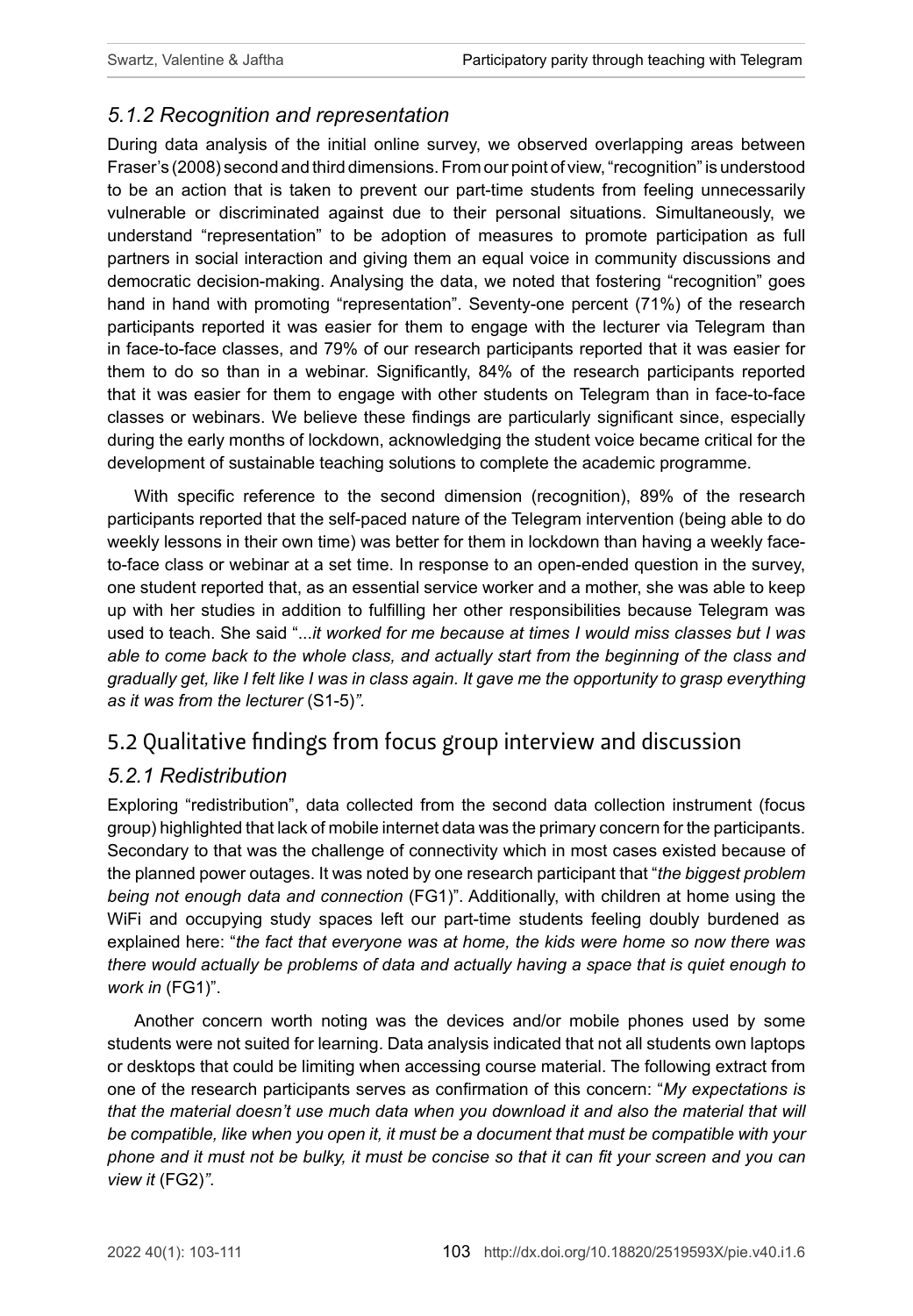#### *5.2.2 Recognition*

Focus group data analysis made it clear that the participants were concerned with time management challenges under the lockdown conditions. Many participants felt that when using the Telegram app, they could manage time better, as stated by one participant: "*It also helped me manage my time well because I did not have to travel to the class* (FG3)". Another participant concurred: "*It helped me to also manage my study time a little bit better and I could retrieve information in my own time and my own space* (FG4)*"*.

Further analysis highlighted that the participants had concerns related to the frequent unavailability of the institutional eLearning platform (LMS). Findings suggest there is a need for an additional learning platform that will enable part-time students to access learning material and engage with the course provider from their various remote (rural) locations. This is evidenced by one research participant who stated: "*As long as there was information on another platform like Blackboard. They [lecturers*] *must not be quiet at all. If they can, use at least Telegram* (FG4)".

Our study also drew attention to some disadvantages of using the Telegram app. These were related to our students' confidence in traditional teaching methods and perhaps the need for things to "stay unchanged". One participant mentioned "...*not being able to pose questions live as in I think the physical, the interaction was always better than the online (FG5)*". Keeping in mind that the target population of our study were part-time students, mostly older in age, the data analysis underscored 1) a need for personal interaction, 2) an expectation that the lecturer would respond to questions almost immediately and 3) some students felt overwhelmed by the amount of information provided on the Telegram app. Extracts in support of this deduction are: "...*cultural* e*xpectation that we attached to instant messaging is that there would be sort of a short period of time in which we respond to each other....* (FG4)*", "...sort of an expectation because of the word instant messaging, you also have instant reply* (FG1)*"* and *"it consumes time in order to decipher the necessary information you may want* (FG3)*".* 

#### *5.2.3 Representation*

Students felt valued when included in decision-making on which MIM teaching tool to use: "*there were lecturers that allowed for a broad spectrum of medias* [sic] *to be used and that was good* (FG6)". A further finding uncovered that the students' concerns were acknowledged when deciding on Telegram as an additional teaching tool: "...*but remember one of the requirements that we made clear to the lecturer was information needs to be low data* (FG4)*".* The primary objectives of the lecturers on the programme were to continue teaching, engage with the student and further the academic projects. We believe the students became co-creators on the Telegram app which led to the reestablishment of their confidence. This fact was highlighted while analysing data from the focus group interview, when one participant started explaining to the others exactly how the learning material was organised: "*it will say part one, part two and whatever and those parts, they are exactly a duplication of your study guide that was given, I am saying it because I was asked to develop an Excel spreadsheet, drawing up all those parts and label it, so umh ja. Using it in conjunction with your study guide* (FG1)".

It is worth noting that students appreciated the immediate feedback on their performance, after completing a self-test on Telegram. The MIM tool has a voting feature that allows the lecturer to set up a poll to get the students' view on a particular issue. Moreover, the poll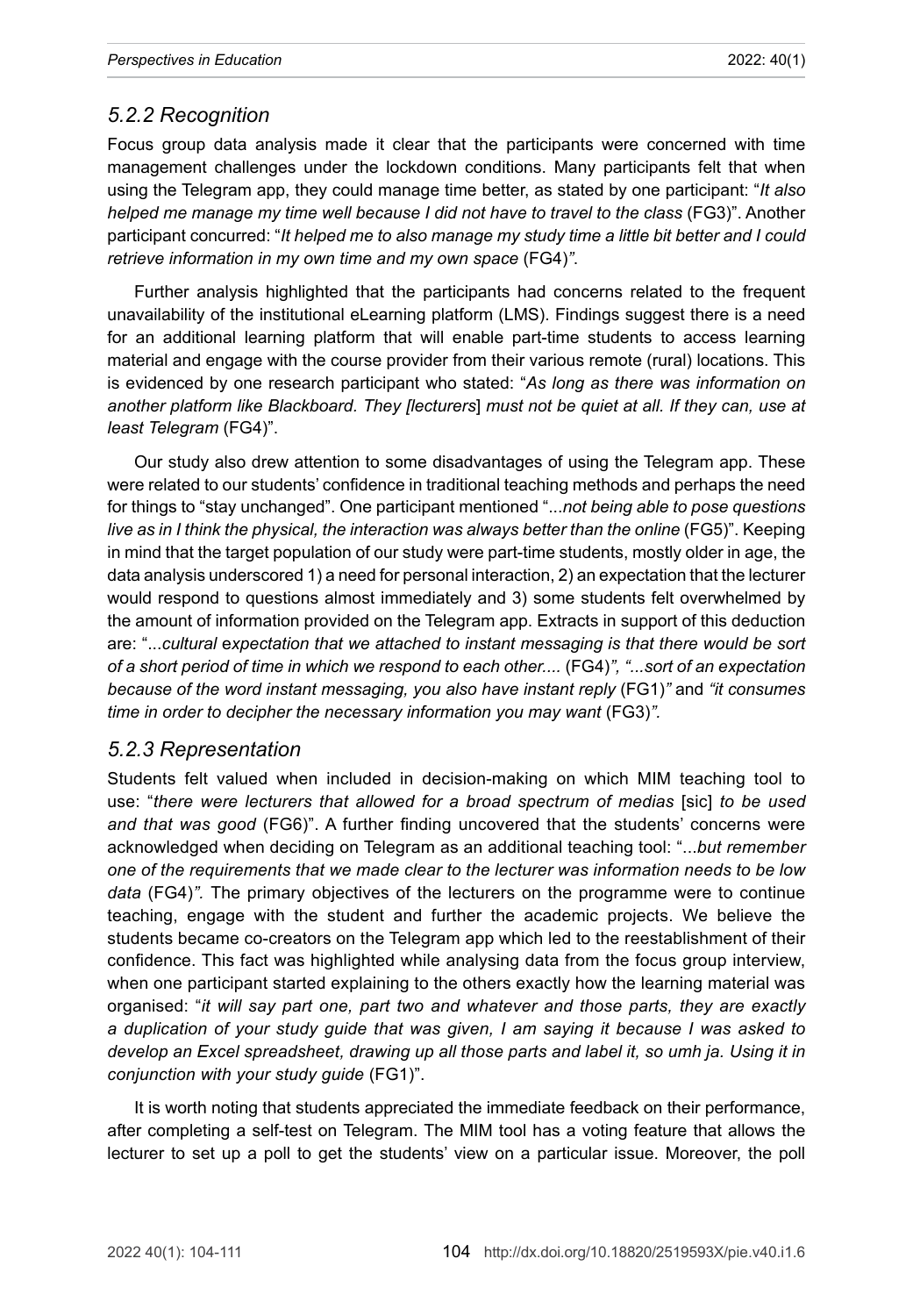feature allows lecturers to give students an opportunity to informally assess themselves, which is evidenced by "*You can get a percentage like how you did or what other answers students gave and their percentages and stuff* (FG6)" and "*Doing quiz which was a nice way of learning also, on top of the quiz I wanted to add voting. We can vote on an issue, there's a feature there that was for voting on a certain issue* (FG2)".

The most valuable finding from the research was the ownership and discipline displayed by some of the students, as exemplified by one of the respondents: "*But at the same time, on the other hand, I had to cover that up with my own personal study time and that allowed me to understand more than getting spoon-fed by the lecturer if I would say that way, because I had to put more time in my work and it made me to – everything that I'm learning (FG2)"*.

# 5.3 Triangulation of data from first and second data collection instruments

Evaluation of the findings of the initial online survey together with those of the focus group interview allowed us to confirm that our students (research participants) share the same challenges as the general South African student population as reported by Shoba (2020). These include restricted access to data, as well as inadequate devices to continue their studies. This reaffirms the importance of "redistribution" in our context. Moreover, triangulation also highlighted that aside from restricted data and inadequate devices, the lack of a conducive location to study is also a significant barrier for our students. Related to "recognition", this finding is foregrounded by general attributes of part-time students, which is they typically have families and family responsibilities, in addition to trying to complete their studies.

Continuing on the theme of "recognition", the triangulation of our data showcased tensions experienced by our students as a result of conflicting priorities of being part-time students. During the evaluation of qualitative responses, we noted the sense of urgency our students exhibit towards completing their studies, which could be attributed to them being older students with responsibilities (Lee, 2017). In addition, there seemed to also be a sense of appreciation for being able to continue during lockdown because of the Telegram app. Triangulation also allowed us to verify some of the specific needs articulated by research participants, such as the need for flexibility and simplicity over complexity. Furthermore, the findings of our initial analysis led us to deduce that our students particularly valued the self-paced nature and latitude that our Telegram intervention permitted, considering that they had other domestic and professional responsibilities, aside from just being students.

Triangulation confirmed that in our context "recognition" is closely related to "representation". Our findings directed a spotlight on the importance of student consultation while developing our intervention. We also noted survey results on student perceptions of the importance of interactions were aligned with student responses on the same subject in the focus group. From this we deduced that Telegram was a valuable tool, not only for the delivery of curriculum content but also for revision and communication between lecturers and students, and students with each other. Survey and focus group findings also confirmed that in the absence of traditional avenues for interaction, Telegram not only provided a platform for participation, but students also perceived that participation was easier.

We surmised that if our students (and their needs) were not duly "recognised" it would be challenging for them to interact and participate and therefore be appropriately "represented" in the classroom environment. We deduced that "recognition" also entails, in addition to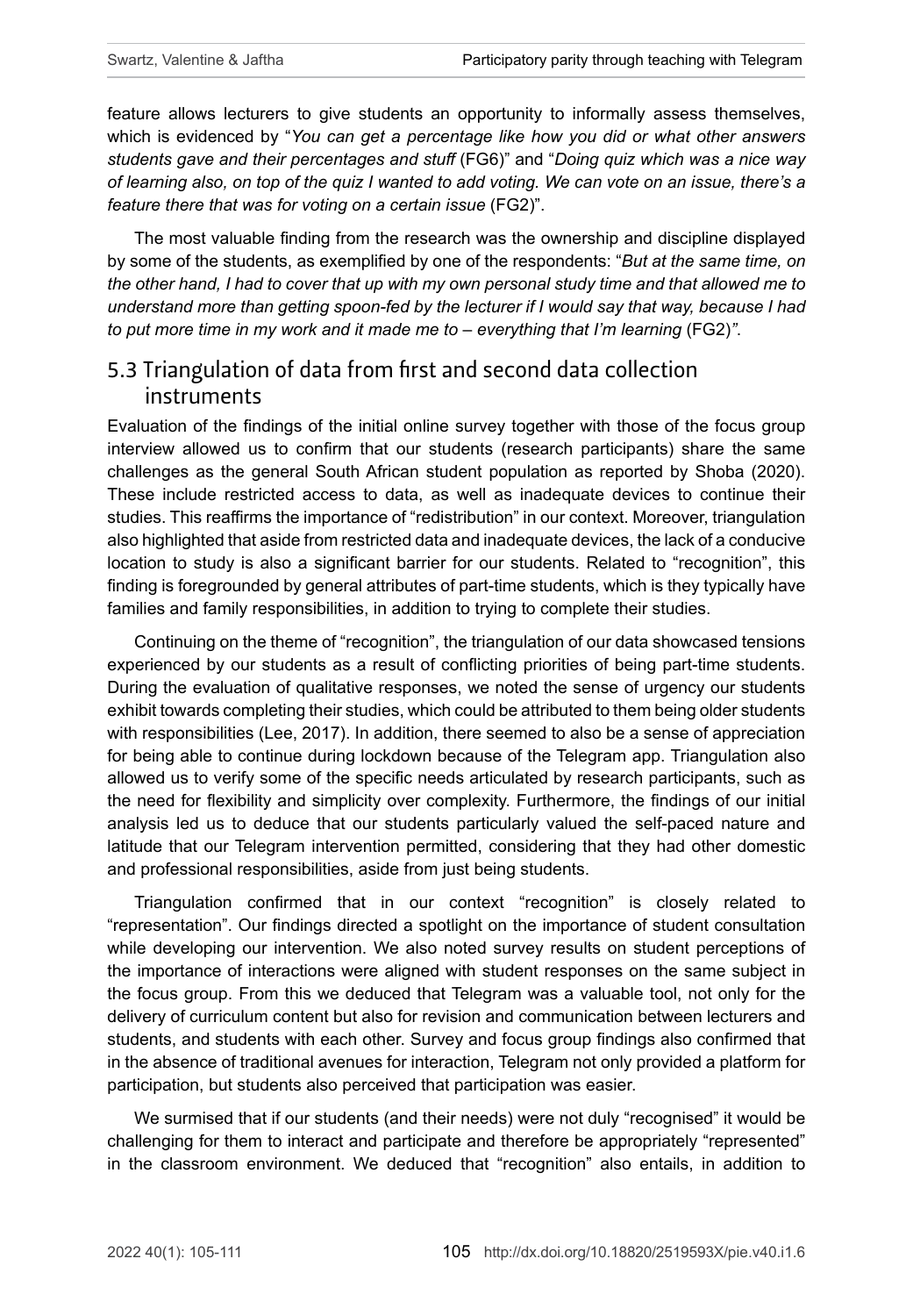mere acknowledgment of characteristics and requirements that are unique to them, action associated with prevention of misrecognition, such as soliciting their requirements, before planning a teaching intervention.

Importantly, during the process of triangulation, shortfalls in our initial data collection instruments became apparent, when it was realised that we could not conclusively make a deduction on whether our Telegram intervention facilitated participatory parity in our classroom environment. While the general descriptive findings were of great interest to us, these findings raised further questions about the extent of social justice in our practice. Thus, the results of the triangulation of our initial online survey and focus group interview data served as a foundation for us to develop a follow-up data collection instrument, namely the follow-up online survey that we used to deductively confirm our initial findings. Findings of data collection and a discussion on these findings are presented in the section that follows.

# 5.4 Follow-up online survey findings and discussion

As with the initial survey, a census sample was also attempted in order to promote external validity of results; however, of the 70 potential research participants, only 32 students completed the follow-up survey.

#### *5.4.1 Redistribution*

In relation to Fraser's (2008) first dimension, 75% of the research participants confirmed that Telegram improved their ability to continue studying during lockdown citing affordability as the reason. Another recurring reason, which at face value seems unrelated to economic factors, is simplicity of use and ease of access to course notes. This validates initial survey findings, as in both surveys more than 80% of participants offered simplicity as a reason for preferring Telegram over synchronous webinars. Considering that a plethora of technology solutions are available that also provide simple and easy access to lessons and learning material, we believe that a statement from one research participant explains how, in this case, simplicity and easy access to course notes is related to economic factors. He attested that "low data usage" was a priority for him and, therefore, more sophisticated but more expensive technology would have been problematic for him. Thus, Telegram is a feasible, low-tech and more desirable alternative to more sophisticated and expensive technology platforms.

We noted, however, that despite the Telegram intervention being valued by students, there were some students who continued to struggle due to factors that are out of our control, as illustrated by this response to an open-ended question: "*Although initially it was difficult since I did not have a proper phone I extremely struggled* [sic] *due to data purposes and device not having sufficient space to install Telegram. However, at some point my life transformed. I got an internship and I bought a new device and started using my workplace WiFi to catch up with my school work. Telegram was a better app to use as it charged less for data.* (S2-1)*"*

#### *5.4.2 Recognition*

With respect to Fraser's (2008) second dimension on "recognition" which is concerned with institutionalised hierarchies of cultural value that prevent members of a community from interacting in terms of parity, one research participant highlighted some challenges associated with being a part-time student. Aside from general challenges such as limited bursary opportunities, our UoT did not prioritise purchasing data for part-time students during lockdown. This student was invited to apply for mobile internet data; however, when this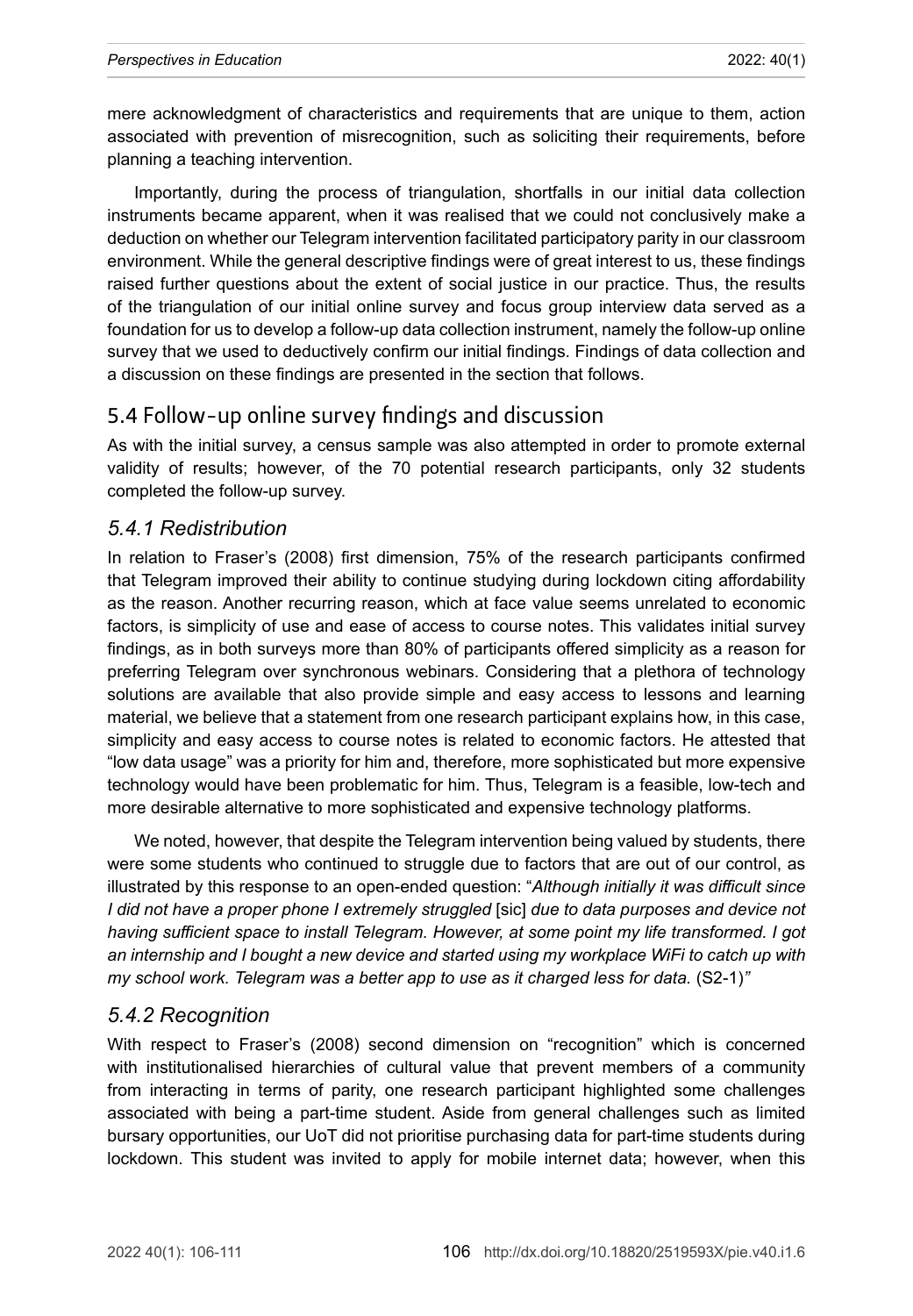study took place a year later, the student still had not received the data. Thus, this student in particular perceived the Telegram app to be beneficial since very little mobile internet data was required when using it.

Moreover, in addition to an appreciation for the flexibility afforded by the app due to the self-paced user design of the Telegram teaching intervention, the feature of having quick and easy access to revisable class notes and recordings, independent of the institution's eLearning platform (LMS), was another significant advantage. Two research participants highlighted the challenges associated with being reliant on the UoT's ICT service department to resolve problems, such as server downtime and technical issues, which they felt was a common occurrence at the UoT. Being plagued with technical problems such as server downtime has an impact on study time. Drawing from the results of the follow-up online survey, as well as the focus group interview, we understand that time management is a critical concern for our students in particular, who struggle to juggle different priorities related to academic life, work and family. We concluded that, in this regard, the Telegram intervention was a beneficial tool for our students.

#### *5.4.3 Representation*

Concerning the third dimension, we deduced that, in general, our students considered Telegram to be a useful tool, giving them a voice they might not have had in a face-to-face class or webinar. Significantly, 84% of our research participants confirmed that they felt more "represented" when using Telegram to interact with the lecturer or other students. Examples of open-ended responses that confirm this are: "*Everyone had a chance to communicate effectively*" and "*I'm a shy person and speaking up in huge crowds so Telegram gave me the platform to be able to speak up without having attention on me* (S2-2)".

We found it interesting that, although most research participants felt represented when using the Telegram app for learning, as illustrated by this excerpt: *"In class you only have that specific time to ask questions unlike Telegram you can ask questions anytime (S2-3)"*, some research participants suggested that Telegram should only be used for communication, as opposed to for teaching, learning and communication, as illustrated by these quotes: *"Telegram is good for communication and loading notes but Blackboard and online lectures are sufficient. Telegram can be used for communication* (S2-4)*"* and *"Telegram is good for extra learning activities and information sharing. However, it should not replace a more formal platform like Blackboard* (S2-5)*".*

A further point of interest was that research participants reported feeling "represented" when asked to be co-creators and participate in the design of the Telegram intervention at the commencement of lockdown. Open-ended questions probing this returned responses such as *"Made me feel welcome and important…* (S2-6)*", "Felt part of the team* (S2-7)*" , "It's always liberating* (S2-8)*"* and *"Great as everyone was given a chance to voice out their opinions*  (S2-9)*".* When asked why participants felt that way, they answered: "*...it meant that my view mattered", "*[Being] *Part of the solution and more comfortable to participate in discussions"*  (S2-6), *"...I was the one that was going to use telegram for teaching and learning so for the lectures to ask my opinion and input that was good* (S2-8)*", "It means a lot to be involved*  (S2-7)*"* and *"My voice is listened to and I feel included* (S2-9)*".* Significantly, 100% of the research participants reported feeling as if they were partners in the planning process with lecturers as well as fellow students. From this, we deduce that our students perceived our practices when adopting Telegram as a teaching tool during lockdown, as socially just.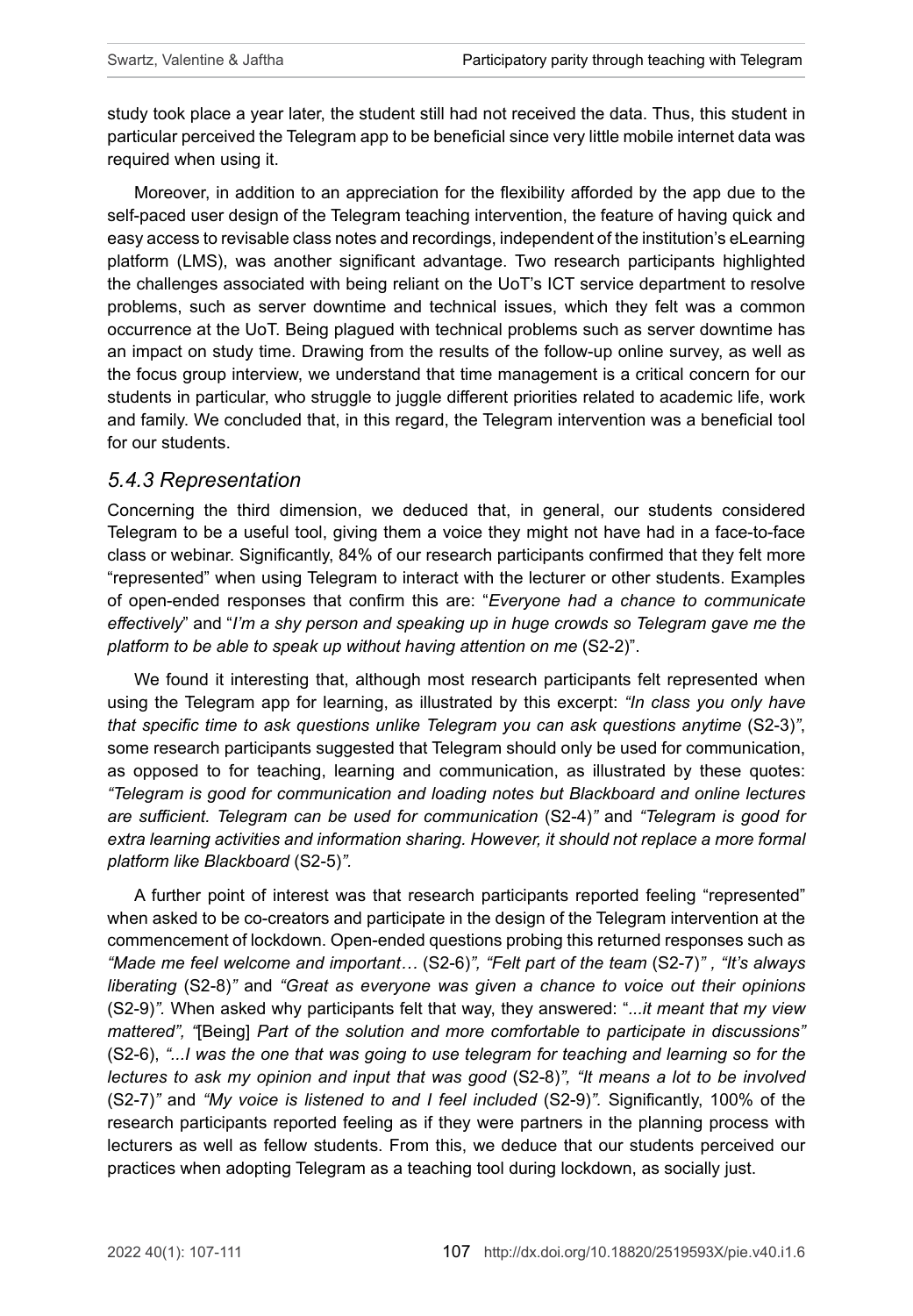## 6. Conclusion

The limitation of our study is that data was only collected from part-time students in one department at a UoT and therefore the findings cannot be generalised to all situations at different universities. This study however, showcased how the Telegram app, which was originally designed for cost-effective communication, could effectively be used to deliver curriculum content and engage with students in a low-tech, low-cost/low-data usage manner, and consequently widen access to education, thereby promoting inclusivity. The app possesses features that make it suitable for the delivery of a self-paced curriculum, which we found is particularly valuable to part-time students. Moreover, the app promotes interaction between peers at the same level. Another significant feature of the app is the ability to conduct anonymous polls, which give students an opportunity to express themselves without having to fear potential negative repercussions. The Telegram app itself does not confer participatory parity to an online classroom environment; however, the manner in which the app's features are utilised makes this possible.

For us, Fraser's (2008) conception of social justice served as a good point of departure and a useful lens to examine and understand our practices – how technologies such as the Telegram app can be used as a tool to achieve participatory parity. Participatory parity in our context was providing our students with an inclusive and enabling learning experience, during a disruptive and apprehensive time in world history. We acknowledge that the Telegram app is not a silver bullet; however, when used in a socially just manner, it can be a powerful pedagogical tool.

### References

Agherdien, N. 2020. COVID-19: *Towards actions during uncertainty*. Available at [http://heltasa.](http://heltasa.org.za/covid-19-towards-action-during-uncertainty/) [org.za/covid-19-towards-action-during-uncertainty/](http://heltasa.org.za/covid-19-towards-action-during-uncertainty/) [Accessed 14 April 2020].

Bao, W. 2020. COVID-19 and online teaching in higher education: A case study of Peking University. *Human Behaviour and Emerging Technologies*, 2(2): 113-115. [https://doi.](https://doi.org/10.1002/hbe2.191) [org/10.1002/hbe2.191](https://doi.org/10.1002/hbe2.191)

Bere, A. 2012. A comparative study of student experiences of ubiquitous learning via mobile devices and learner management systems at a South African university. *Proceedings of the 14*th *Annual Conference on World Wide Web Applications.* Durban, South Africa: Cape Peninsula University of Technology.

Bozalek, V. 2016. Participatory parity and emerging technologies. In M. Walker & M. Wilson-Strydom (Eds.). *Socially just pedagogies, capability and quality in higher education: A global perspective* (pp. 89–109). London: Palgrave MacMillan. [https://doi.](https://doi.org/10.1057/978-1-137-55786-5_5) [org/10.1057/978-1-137-55786-5\\_5](https://doi.org/10.1057/978-1-137-55786-5_5)

Fraser, N. 2008. *Abnormal justice*. Available at [http://www.fehe.org/uploads/media/Fraser\\_](http://www.fehe.org/uploads/media/Fraser_Abnormal_Justice_essay.pdf) [Abnormal\\_Justice\\_essay.pdf](http://www.fehe.org/uploads/media/Fraser_Abnormal_Justice_essay.pdf) [Accessed 12 June 2020]. <https://doi.org/10.1086/589478>

Fataar, A. 2020. *Teachers courageously confront the challenge of teaching during the COVID-19 pandemic.* Available at [https://www.sun.ac.za/english/Lists/news/DispForm.](https://www.sun.ac.za/english/Lists/news/DispForm.aspx?ID=7452) [aspx?ID=7452](https://www.sun.ac.za/english/Lists/news/DispForm.aspx?ID=7452) [Accessed 16 July 2021].

Gachago, D. & Cupido, X. 2020. *Designing learning in unsettling times*. Available at [http://](http://heltasa.org.za/designing-learning-in-unsettling-times/) [heltasa.org.za/designing-learning-in-unsettling-times/](http://heltasa.org.za/designing-learning-in-unsettling-times/) [Accessed 27 March 2020].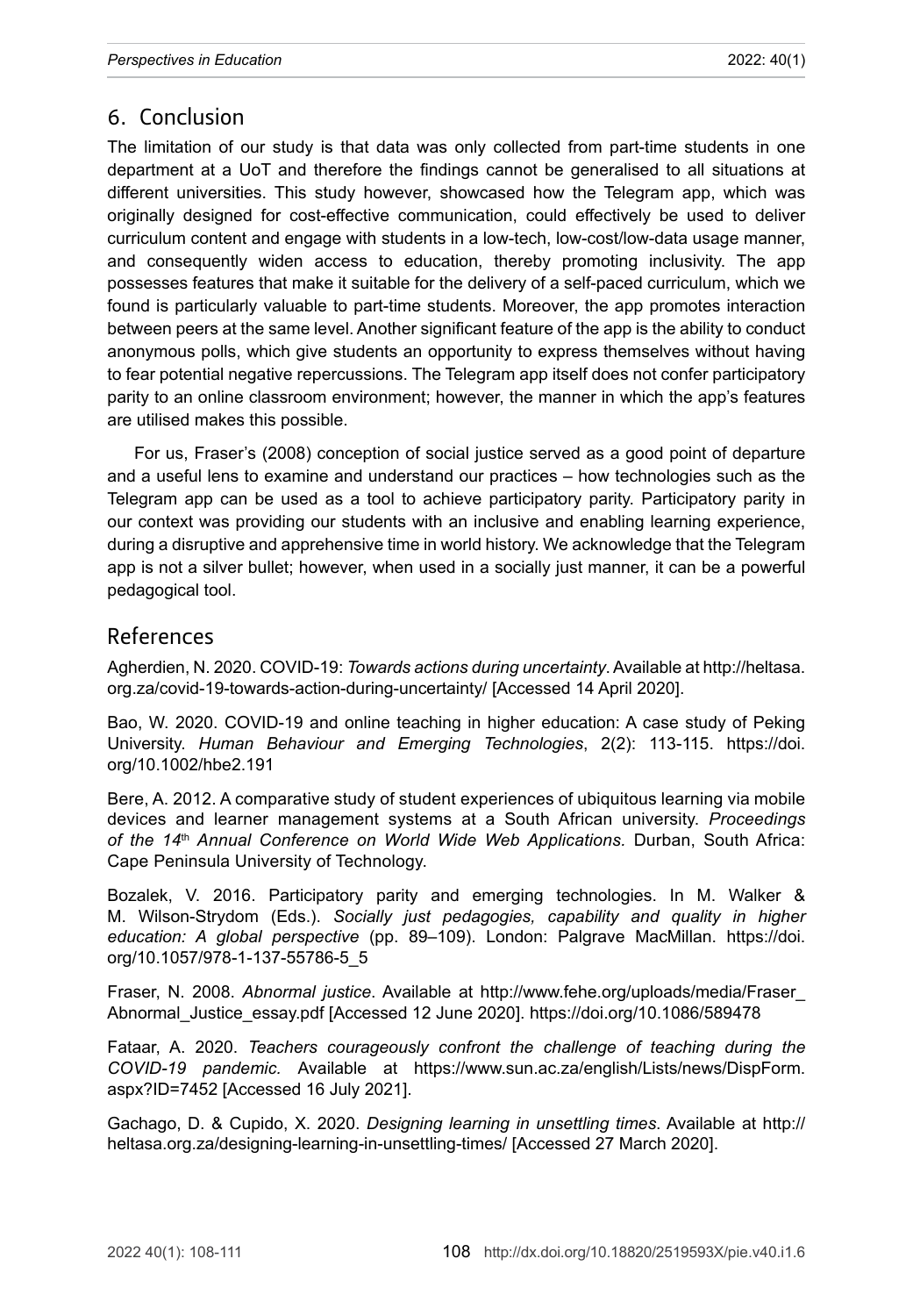Gon, S. & Rawekar, A. 2017. Effectivity of e-Learning through WhatsApp as a teaching learning tool. *MVP Journal of Medical Sciences*, 4(1): 19-25. [https://doi.org/10.18311/mvpjms.](https://doi.org/10.18311/mvpjms.v4i1.8454) [v4i1.8454](https://doi.org/10.18311/mvpjms.v4i1.8454)

Greene, J. 2020. *How (not) to evaluate teaching during pandemic? The chronicle of higher education.* Available at [https://www.chronicle.com/article/How-Not-To-Evaluate-](https://www.chronicle.com/article/How-Not-To-Evaluate-Teaching/248434)[Teaching/248434](https://www.chronicle.com/article/How-Not-To-Evaluate-Teaching/248434) [Accessed 31 August 2020].

Gronseth, S. & Zhang, H. 2018. Advancing social presence, community, and cognition through online discussions. In M. Marmon (Ed). *Enhancing social presence in online learning environments* (pp. 117-140). Hershey: IGI Global. [https://doi.org/10.4018/978-1-5225-3229-3.](https://doi.org/10.4018/978-1-5225-3229-3.ch006) [ch006](https://doi.org/10.4018/978-1-5225-3229-3.ch006)

Huang, R.H., Liu, D.J., Thili, A., Yang, J.F. & Wang, H.H. 2020. *Handbook on facilitating flexible*  learning during educational disruption: The Chinese experience in maintaining undisrupted *learning in COVID-19 outbreak.* Beijing: Smart learning institute of Beijing Normal University.

Iqbal, M.Z., Alradhi, H.I., Alhumaidi, A.A., Alshaikh, K.H., AlObaid, A.M., Alhashim, M.T. & AlSheikh, M.H. 2020. Telegram as a tool to supplement online medical education during COVID-19 Crisis. *Acta Informatica Medica*, 28(2): 94-97. [https://doi.org/10.5455/](https://doi.org/10.5455/aim.2020.28.94-97) [aim.2020.28.94-97](https://doi.org/10.5455/aim.2020.28.94-97)

Kauppi, S., Muukkonen, H., Suorsa, T. & Takala, M. 2020. I still miss human contact, but this is more flexible – Paradoxes in virtual learning interaction and multidisciplinary collaboration. *British Journal of Educational Technology*. 51(4): 1-16.<https://doi.org/10.1111/bjet.12929>

Kukulska-Hulme, A., Pettit, J., Bradley, L., Carvalho, A., Herrington, A., Kennedy, D. & Walker, A. 2011. Mature students using mobile devices in life and learning. *International Journal of Mobile and Blended Learning*, 3(1): 18-52. <https://doi.org/10.4018/jmbl.2011010102>

Lee, N.E. 2017. The part-time student experience: Its influence on student engagement, perceptions, and retention. *Canadian Journal for the Study of Adult Education*, 30(1): 1-18.

Leibowitz, B., Swartz, L., Bozalek, V., Carolissen, R., Nicholls, L. & Rohleder, P. (Eds.). 2012. *Community, self and identity: Educating South Africa university students for citizenship*. Cape Town: HSRC Press.

Leibowitz, B. & Bozalek, V. 2016. The scholarship of teaching and learning from a social justice perspective. *Teaching in Higher Education*, 21(2): 109-122. doi: 10.1080/13562517.2015.1115971

Lim, M. 2020. *Educating despite the COVID-19 outbreak: Lessons from Singapore*. Available at [https://www.timeshighereducation.com/blog/educating-despite-covid-19-outbreak-lessons](https://www.timeshighereducation.com/blog/educating-despite-covid-19-outbreak-lessons-singapore#survey-answer)[singapore#survey-answer](https://www.timeshighereducation.com/blog/educating-despite-covid-19-outbreak-lessons-singapore#survey-answer) [Accessed 30 August 2020].

Mahmood, S. 2021. Instructional strategies for online teaching in Covid-19 pandemic. *Human Behaviour & Emerging Technologies,* 3: 199-203. <https://doi.org/10.1002/hbe2.218>

Michalsons. 2020. *Protection of personal information act summary*. Available at: [https://www.](https://www.michalsons.com/focus-areas/privacy-and-data-protection/protection-of-personal-information-act-popia) [michalsons.com/focus-areas/privacy-and-data-protection/protection-of-personal-information](https://www.michalsons.com/focus-areas/privacy-and-data-protection/protection-of-personal-information-act-popia)[act-popia](https://www.michalsons.com/focus-areas/privacy-and-data-protection/protection-of-personal-information-act-popia) [Accessed 14 September 2021].

Nitza, D. & Roman, Y. 2016. WhatsApp messaging achievements and success in academia. *International Journal of Higher Education,* 5(4): 255-261.<https://doi.org/10.5430/ijhe.v5n4p255>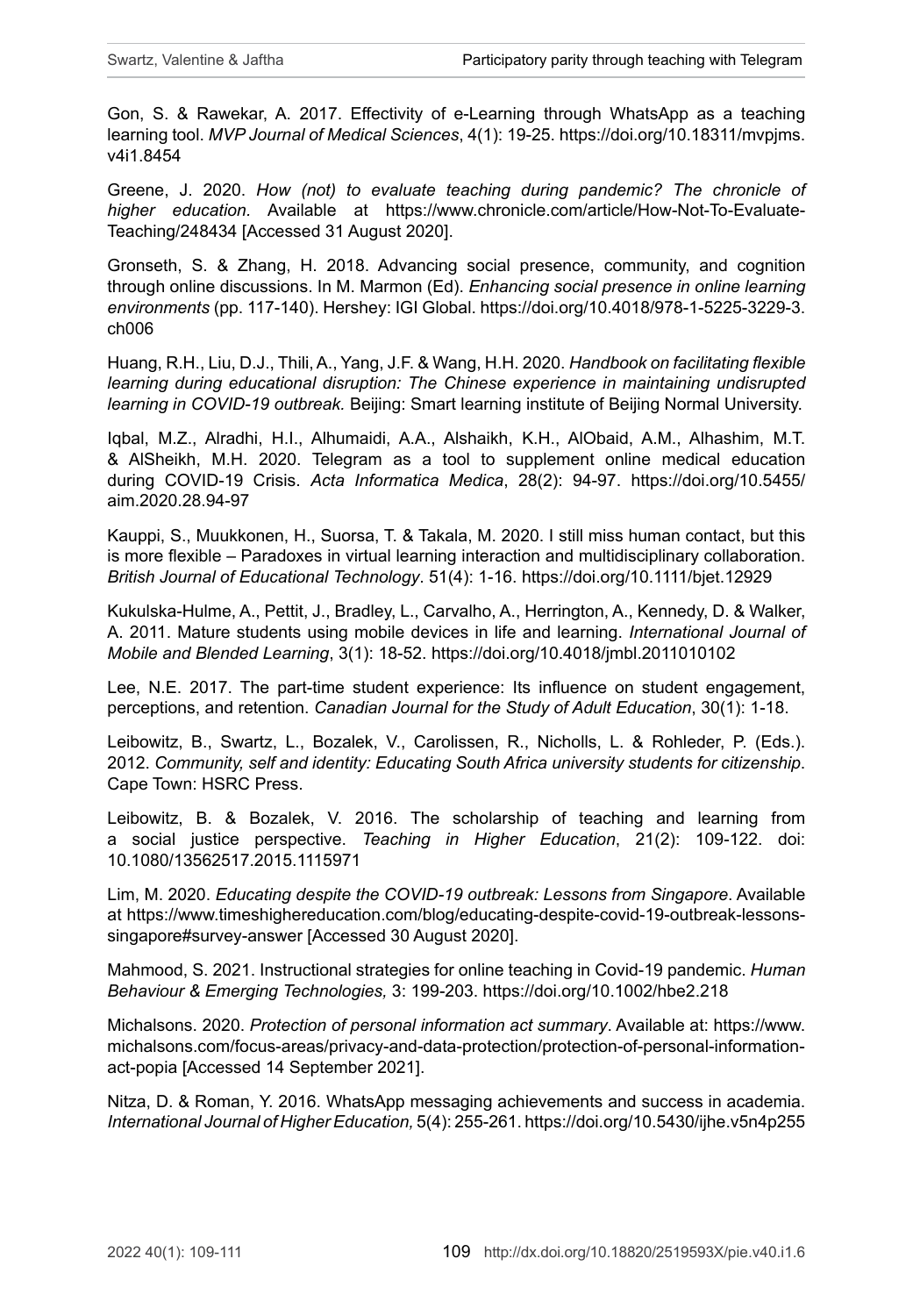Ogara, S., Koh, C. & Prybutok, V. 2014. Investigating factors affecting social presence and user satisfaction with mobile instant messaging. *Computers in Human Behaviour*, 36: 453-459. <https://doi.org/10.1016/j.chb.2014.03.064>

Opotow, S. 2011. Social injustice. In D.J. Christie (Ed.). *The Encyclopaedia of Peace Psychology*. Malden: Blackwell Publishing Ltd. [https://doi.org/10.1002/9780470672532.](https://doi.org/10.1002/9780470672532.wbepp256) [wbepp256](https://doi.org/10.1002/9780470672532.wbepp256)

Oyewole B., Animasahun V. & Chapman H. 2020. A survey on the effectiveness of WhatsApp for teaching doctors preparing for a licensing exam. *PLoS ONE*, 15(4): e0231148. [https://doi.](https://doi.org/10.1371/journal.pone.0231148) [org/10.1371/journal.pone.0231148](https://doi.org/10.1371/journal.pone.0231148)

Parliamentary Monitoring Group. 2020. *COVID-19 response: University & TVET plans for 2020 academic year; DSI work on COVID-19 with Minister*. Available at [https://pmg.org.za/](https://pmg.org.za/committee-meeting/30102/) [committee-meeting/30102/](https://pmg.org.za/committee-meeting/30102/) [Accessed 31 August 2020].

Patnaik, S. & Swartz, B. 2020. Mobile instant messaging applications – Online teaching during COVID19. *digiTAL2020 International Conference on teaching, assessment and learning in the digital age*. Virtual conference, 3-4 December 2020.

Putri, S. & Elihami, E. 2021. The concept of andragogy and pedagogy: e-Learning model during COVID19 pandemic, *Jurnal Edukasi Nonformal*, 2(1): 18-24.

QS. 2020. *The impact of the corona virus on global higher education*. Available at [https://www.](https://www.qs.com/portfolio-items/the-impact-of-the-coronavirus-on-global-higher-education/) [qs.com/portfolio-items/the-impact-of-the-coronavirus-on-global-higher-education/](https://www.qs.com/portfolio-items/the-impact-of-the-coronavirus-on-global-higher-education/) [Accessed 30 August 2020].

Rowe, M. 2020. *Universal principles of learning task design. Crisis edition*. Available at [http://](http://heltasa.org.za/universal-principles-of-learning-task-design-crisis-edition/) [heltasa.org.za/universal-principles-of-learning-task-design-crisis-edition/](http://heltasa.org.za/universal-principles-of-learning-task-design-crisis-edition/) [Accessed 17 April 2020].

Sari, F.M. 2017. Maximizing Telegram application for teaching reading. *The 4th UAD TEFL International Conference,* UAD Yogyakarta.<https://doi.org/10.12928/utic.v1.171.2017>

Shoba, S. 2020. *As South Africa goes into lockdown, the higher education department prepares for online learning.* Available at [https://www.dailymaverick.co.za/article/2020-03-](https://www.dailymaverick.co.za/article/2020-03-24-as-south-africa-goes-into-lockdown-higher-education-department-prepares-for-online-learning/) [24-as-south-africa-goes-into-lockdown-higher-education-department-prepares-for-online](https://www.dailymaverick.co.za/article/2020-03-24-as-south-africa-goes-into-lockdown-higher-education-department-prepares-for-online-learning/)[learning/](https://www.dailymaverick.co.za/article/2020-03-24-as-south-africa-goes-into-lockdown-higher-education-department-prepares-for-online-learning/) [Accessed 31 August 2020].

Silver, L. Smith, A., Johnson, C., Jiang, J., Anderson, M. & Rainie. L. 2019. *Use of smartphones and social media is common across most emerging economies.* Available at [https://www.](https://www.pewresearch.org/internet/2019/03/07/use-of-smartphones-and-social-media-is-common-across-most-emerging-economies/) [pewresearch.org/internet/2019/03/07/use-of-smartphones-and-social-media-is-common](https://www.pewresearch.org/internet/2019/03/07/use-of-smartphones-and-social-media-is-common-across-most-emerging-economies/)[across-most-emerging-economies/](https://www.pewresearch.org/internet/2019/03/07/use-of-smartphones-and-social-media-is-common-across-most-emerging-economies/) [Accessed 6 August 2021].

So, S. 2016. Mobile instant messaging support for teaching and learning in higher education. *The Internet and Higher Education*, 31: 32-42. [https://doi.org/10.1016/j.iheduc.2016.06.001.](https://doi.org/10.1016/j.iheduc.2016.06.001)

Tang, Y. & Hew, K.F. 2017. Is mobile instant messaging (MIM) useful in education? Examining its technological, pedagogical, and social affordances. *Educational Research Review*, 21: 85-104. <https://doi.org/10.1016/j.edurev.2017.05.001>

Timmis, S. 2012. Constant companions: Instant messaging conversations as sustainable supportive study structures amongst undergraduate peers. *Computers and Education*, 59(1): 3-18. <https://doi.org/10.1016/j.compedu.2011.09.026>